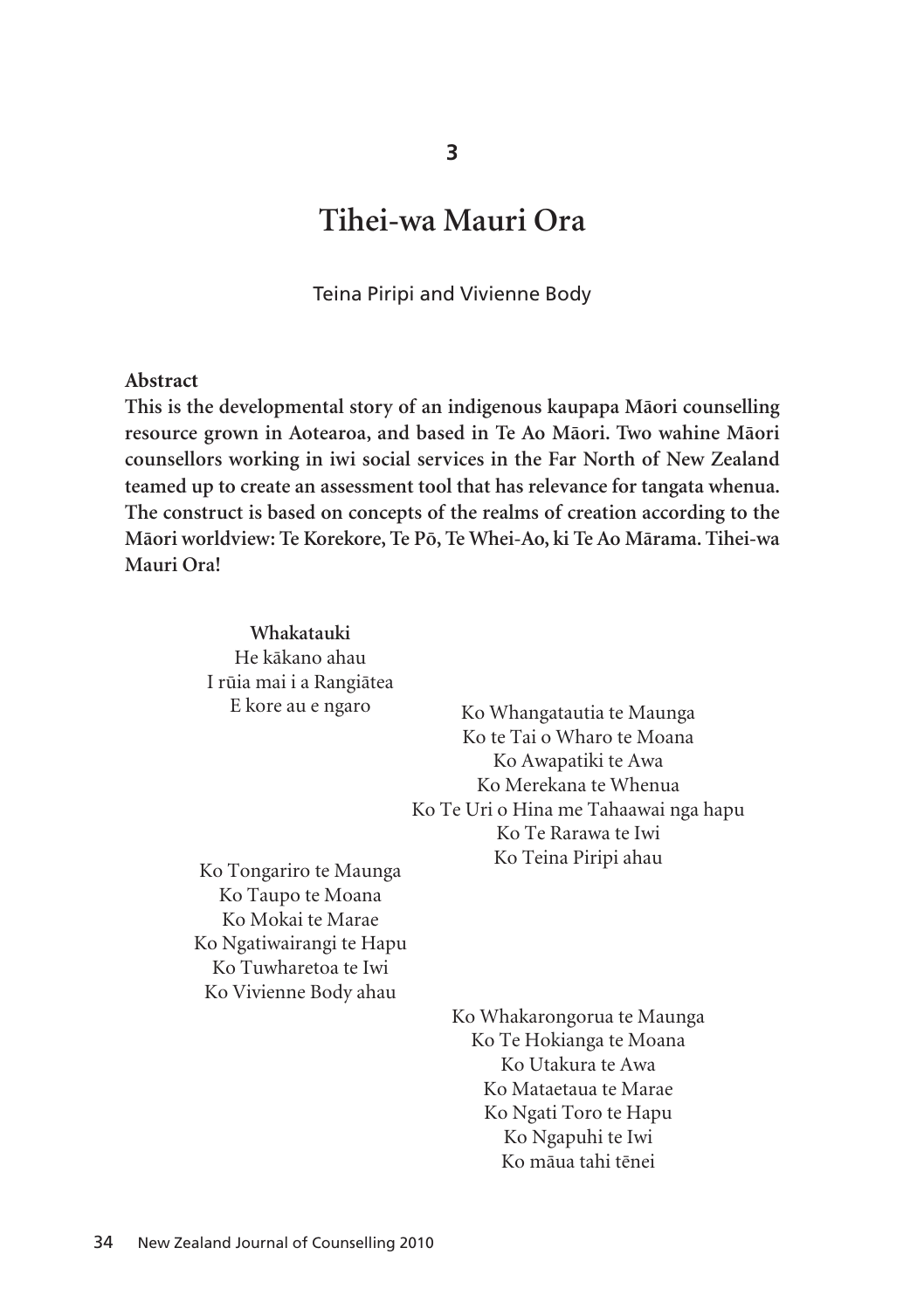Our shared traditions are oral—histories handed down through the generations from our tüpuna. It was through these stories, traditions, and ways that we searched for a more meaningful method of assisting taitamariki who were grappling with suicidal ideas. In searching, we believed that our own cultural frameworks held the knowledge we needed in order to connect and begin a healing journey with taitamariki who were trying to make sense of their own existence and life. In our Mäori worldview, one cannot go past Te Korekore, Te Pö, ki Te Whei-Ao, ki Te Ao Märama, which are our beginnings, our source of life for the entire living world. "Tihei-wa Mauri Ora" is a story of the creation and re-creation that we readily see and experience throughout the natural world of Mäori and other indigenous cultures. Nature provides examples of this regeneration in the continuous growth of plant life. It is within these natural formations that Mäori view themselves and the world around them.

# **Te Korekore**

*Te Korekore is the realm between non-being and being—that is, the realm of potential being. This is the realm of primal, elemental energy or latent being. It is here that the seed stuff of the universe and all created things gestates. It is the womb from which all things proceed. Thus the Mäori is thinking of continuous creation employed in two allegorical figures: that of plant growth and that of gestation in the womb.* (Marsden, as cited in Royal, 2003, p. 20)

# *Plant growth*

*… te pü, te more, te weu, te aka, te rea, te waonui, te kune, te wh , primary root, tap root, fibrous roots, trunk, tendrils, massed branches, buds, fronds …* (Marsden, as cited in Royal, 2003, p. 20)

# *Human birth*

*… te apunga, te aponga, te kune-roa, te popoko-nui, te popoko-roa, hine-awaawa, tamaku, rangi-nui a tamaku.*

*Conception, the first signs of swelling, the distended womb, distended vagina, contraction, membrane ruptured, first stage of delivery and final stage.* (Marsden, as cited in Royal, 2003, p. 21)

### *Our experience of Te Korekore: The realm of potential being*

In the aftermath of the highly dramatic suicide of a 14-year-old Mäori girl, we recognised the negative flow-on effects in the community. It seemed as though many of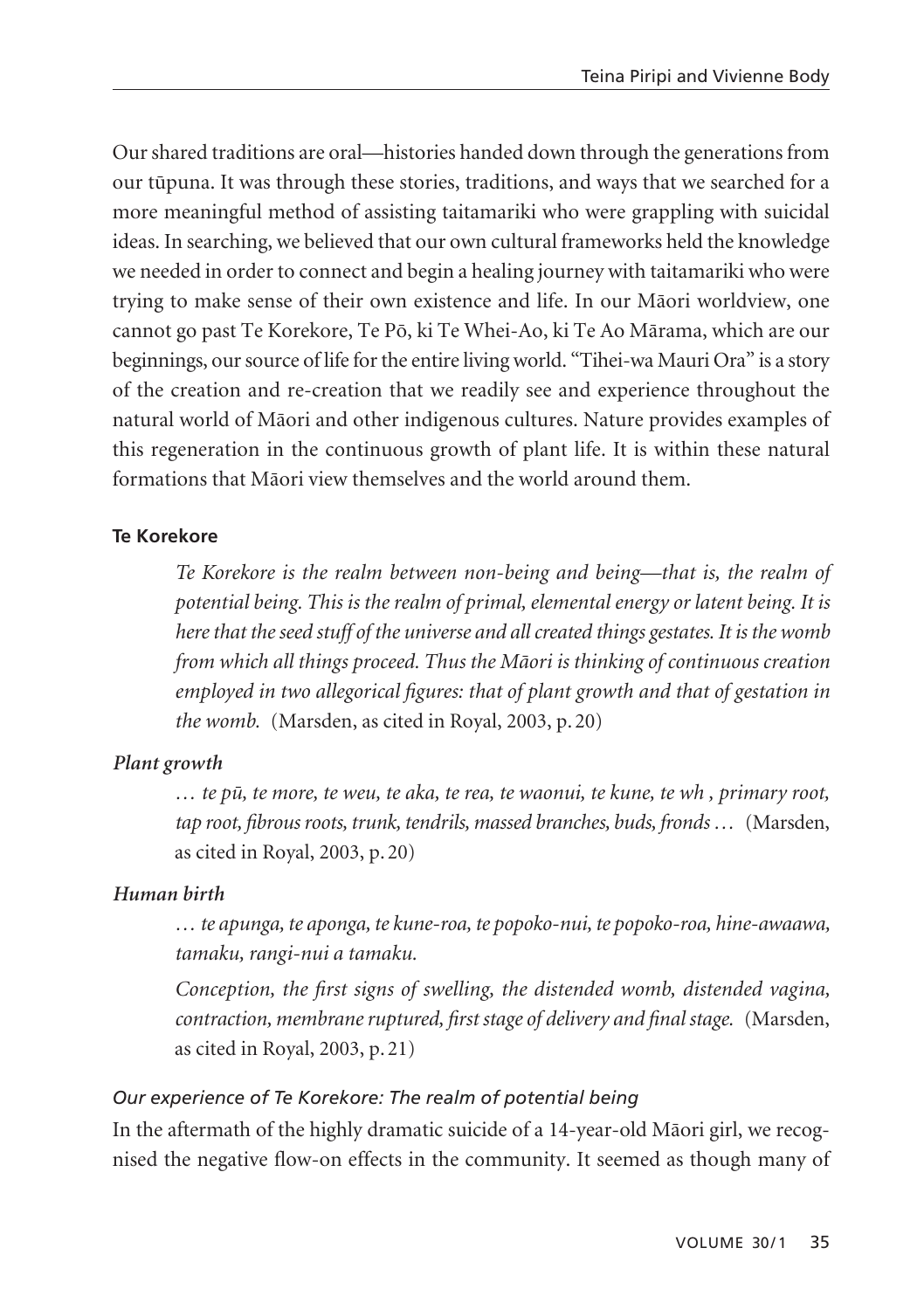the students in several of our high schools had become "infected" with romanticised ideas of suicide and other forms of self-harm. There were clusters of youth showing up in various locations throughout Muriwhenua. It was discovered that these different clusters of teens who were Mäori were either related to or associated with the young woman, or knew of her death. There appeared to be a suicidal contagion and a copycat effect happening in the teen population throughout the Far North. Mäori rates of hospitalisation for suicide attempts are highest in the 15- to 24-year-old group (Ministry of Health, 2008).<sup>1</sup>

As counsellors working under the banner of Te Runanga o Te Rarawa in iwi social services, we were in a position to notice this phenomenon occurring in the community. In many respects, we were challenged to deal with the situation that confronted us as a community, to stabilise these clusters of teens exhibiting suicidal ideation. We were on the back foot, however, as initially our service had not been actively involved in this particular situation, until it was recognised that the cultural aspect, a vital ingredient in the postvention response, was not in place. It had been largely and systemically overlooked, underrated, or possibly derailed.

*Hutia te rito o te harakeke Kei hea te kömako e ko? Rere ki uta Rere ki tai. Ki mai koe ki au, "He aha te mea nui o te Ao?" Maku e ki atu "He Tangata, He Tangata, He Tangata." If the centre of the shoot of the flax bush were plucked Where would the bellbird sing? You fly inland You fly to sea. You ask me, "What is the most important in the world?" I would say, "'Tis people, 'tis people, 'tis people."* (Campbell, as cited in Metge, 1995, p. 13)

There is one very basic and somewhat taken-for-granted notion that must be mentioned here. It is the knowledge of *tapu i te tangata*: the understanding of the sacred or divine element that is intrinsic to a person (Pa [Rev.] Henare Tate, personal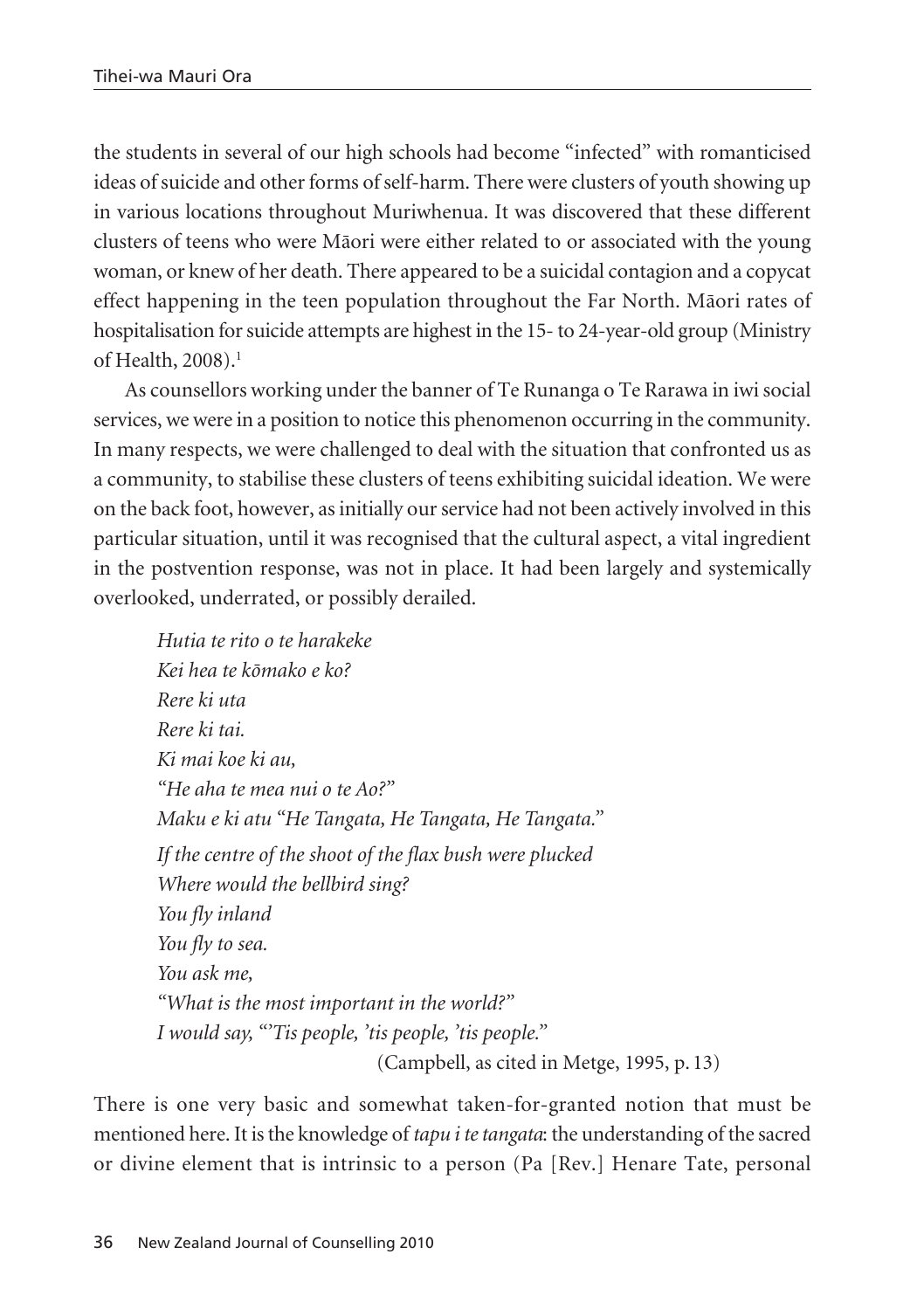communication, 29 May 2009). People are tapu by right of their existence and being. The source of mana is tapu, or as Malcolm Peri puts it, "Mana is the expression of your tapu—your potential" (Te Hiku o Te Ika Trust, 1992). Each person has a whakapapa linking him or her back to Atua. Principles of tapu, mana, tika, pono, and aroha are concepts collectively known throughout Mäoridom. These concepts are referred to in northern traditions and among other iwi throughout Aotearoa (Thornton, 2004, p.266). They are conveyed in the tikanga of our tüpuna, *taonga tuku iho*, that gave order and motivation to life. In Te Tai Tokerau, these aspects of our culture have re-emerged within contemporary times as the Dynamics of Whanaungatanga (DOW) and have been actively promulgated by Pa Henare Tate and Malcolm M. Peri (Te Hiku o Te Ika Trust, 1992).

There are various concepts of tapu. One notion is that everything created has tapu, or as Michael Shirres (1997) puts it, "Every part of creation has its tapu, because every part of creation has its link … with spiritual powers … and with Io, Io Matua Kore" (p. 35). Within Te Korekore, a simultaneous dichotomy of absolute nothingness and absolute potential, all things exist. Io, the very source of all things, exists within this environment of Te Korekore, the quintessential foundations of creation.

*Ko te tapu te mana o ngä atua.*

*Tapu is the mana of the spiritual powers.* (Shirres, 1997, p. 33)

When we were finally engaged to support these teen clusters, we found our general mental health assessment tools inadequate for capturing the particular situation or mood of students who were now at a high level of vulnerability; these tools, including scaling questions, did not enable them to communicate their real state of mind or sense of connection with life. Some three or four months down the track, their needs/risk had escalated to include several other suicide attempts in the teen population. As Mäori counsellors, we were concerned about the fact that our assessment tools did not seem to be effective aids in our work of supporting these students. Thus we got together and, sharing our körero, we discovered that what we needed was not readily available to us.

There is a duality to Te Korekore, in that in this state of absolute nothingness there is also a state of absolute potentiality to bring into being all things. It was from this place of seeming nothingness that we decided to look to find a relevant assessment tool or to create one.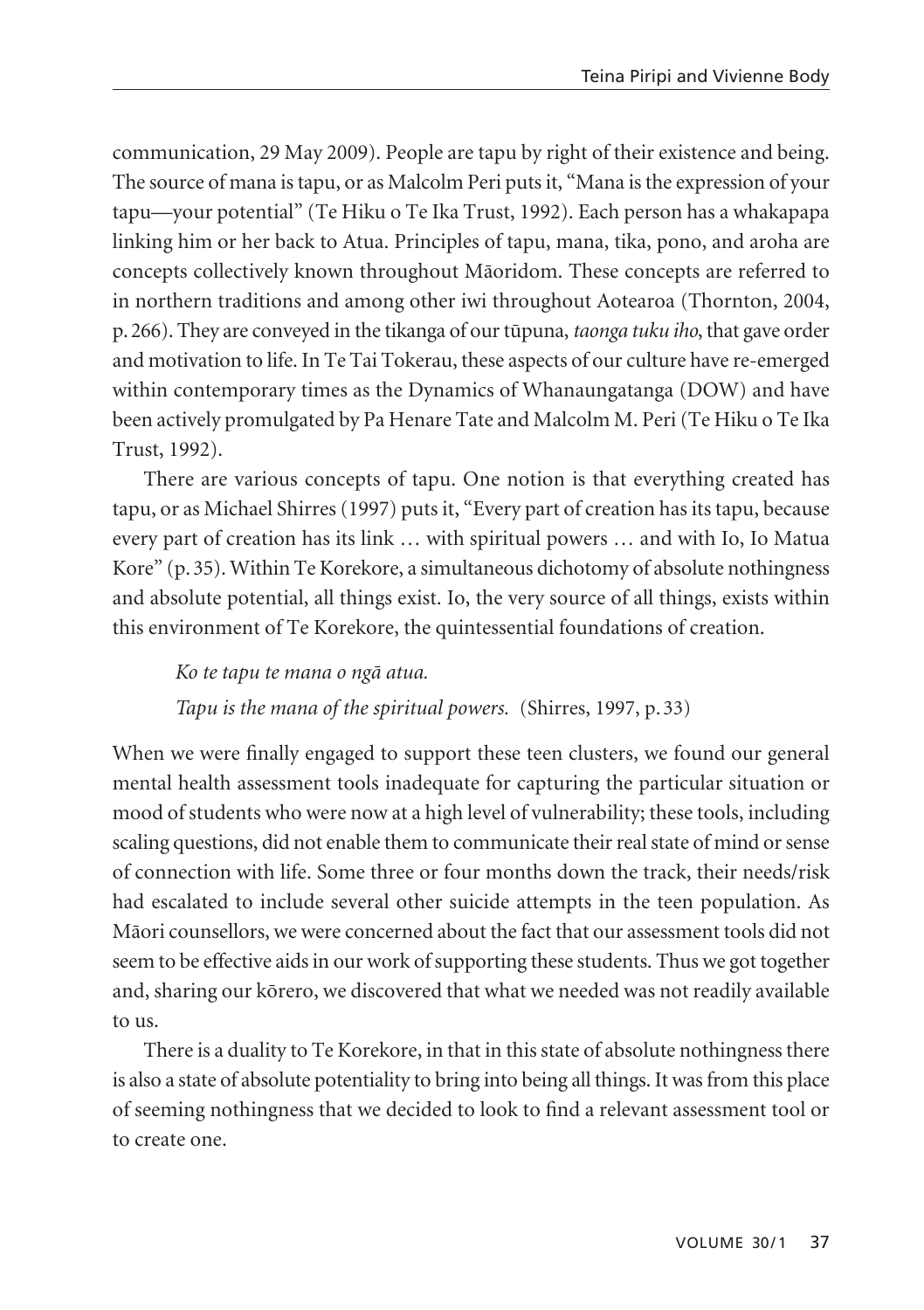### **Te Pö**

*Te Pö is the realm of becoming … According to the Io tradition, at the border between Hawaiki Tapu in the Pö regions is Te Waipuna Ariki (the divine fountain of Io the fountainhead). This is the fountain through which the primal energy of potential being proceeds from the infinite realms of Te Korekore, through the realms of Te Pö into the world of light (Te Ao Märama) to replenish the stuff of the universe as well as to create what is new. Thus it is a process of continuous creation and recreation.* (Marsden, as cited in Royal, 2003, p. 21)

*Te Korekore i takea mai, ki Te Pö-t -kitea, Te Pö-tangotango, Te Pö whäwhä, Te Pö-namunamu ki te whei ao, ki Te Ao Märama.*

*From the realm of Te Korekore the root cause, through the night of unseeing, the night of hesitant exploration, the night of bold groping, night inclined towards the day and emergence into the broad light of day.* (Marsden, as cited in Royal, 2003, p. 21)

### *Our experience of Te Pö: The world of becoming*

It was within our counselling work with the various groups of youth affected by the recent suicide loss that we found ourselves groping in the darkness in terms of ongoing relevant risk assessment. This was our Te Pö. As counsellors, we found ourselves attempting to use assessment tools that felt clumsy and meaningless for ourselves and the youth we were working with. The tools we had simply felt wrong; they didn't really fit or make sense—to us or the tamariki we were trying to support.

One afternoon we talked about the inappropriateness we sensed of the risk assessment tools. We had recently been developing an initial, general counselling assessment tool that was culturally relevant. Then the idea came to make a risk assessment tool that was culturally appropriate for Mäori. We knew and affirmed that there must be a better way of assessing our tamariki in terms of suicide or self-harm risk that fitted and held relevance within our own cultural frameworks. We thought about that for a while and then we started singing to each other, waiata, pao; we had a körero about a vision of a tunnel, and round circles. Then the song emerged: te pu, te more, te aka, a song our tamariki sang. By the end of the day we had notions of Te Korekore, Te Pö, Te Whei-Ao, ki Te Ao Märama.

Overnight we went off to find out more about our own processes of creation, and by morning we had identified them: Te Korekore, Te Pö, Te Whei-Ao, ki Te Ao Märama. We also began to form pictures in our heads about how this should look in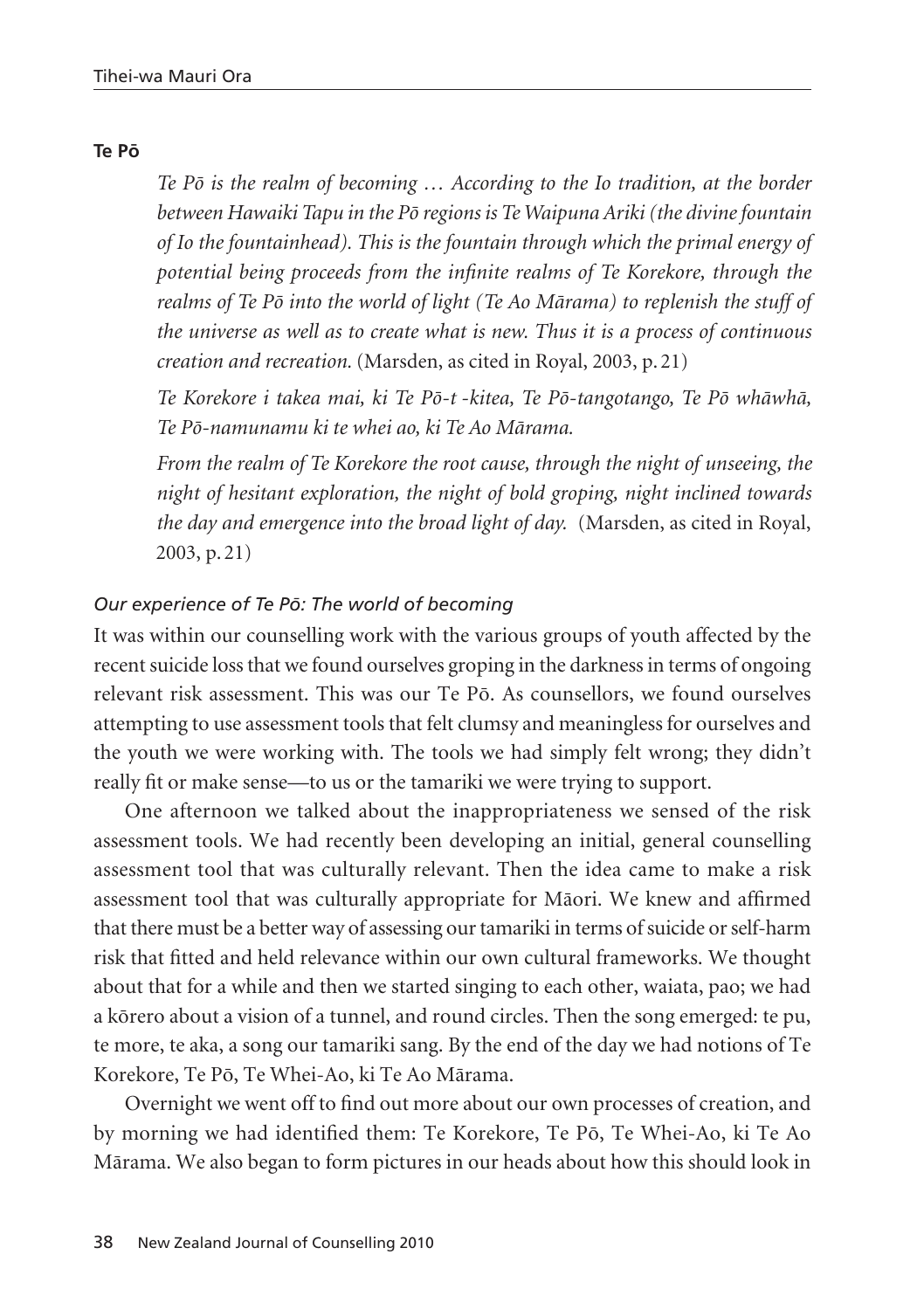a visual, continuous, self-assessment type format. We managed to get our first prototype of the construct drawn up, with help of our administrative support people. It was a bar of colour, from black to white with varying shades of grey from Te Korekore ki Te Ao Märama. We also managed to call it what we thought it was: "Tihei-wa Mauri Ora"—The Breath of Life.



# **Tihei-wa Mauri Ora**

Korero:

There was a quiet excitement because we knew we were onto something and this time it felt right; our wairua confirmed this to us. That same day, Vivienne went off to a tangi of one of her whanaunga, and after the burial the grieving whänau came back into the marae. The kaumätua there, in his whaikörero ki te whänau pani, acknowledged the whänau who were all dressed in black and he painted the picture so aptly in his körero. He talked about Te Pö, saying something like "… a marika, kei a koutou i roto i te pö … ä te wä ka tae ai koutou ki te Ao Märama" ("… you are all in the dark night now, but in the time to come you will be back in the world of Light") (Wiremu Wiremu, personal communication, 21 August 2009).

In that moment, it confirmed to Vivienne that we were on the right track in the design of our assessment construct. There it was, right before us: a living, breathing process, natural and available, relevant and meaningful. It was just there waiting for us to recognise it and bring it into our consciousness and reality. This story has been told and retold to us through the generations of time. Its simplicity is a testament to its truth and beauty which still holds relevance in our lives today.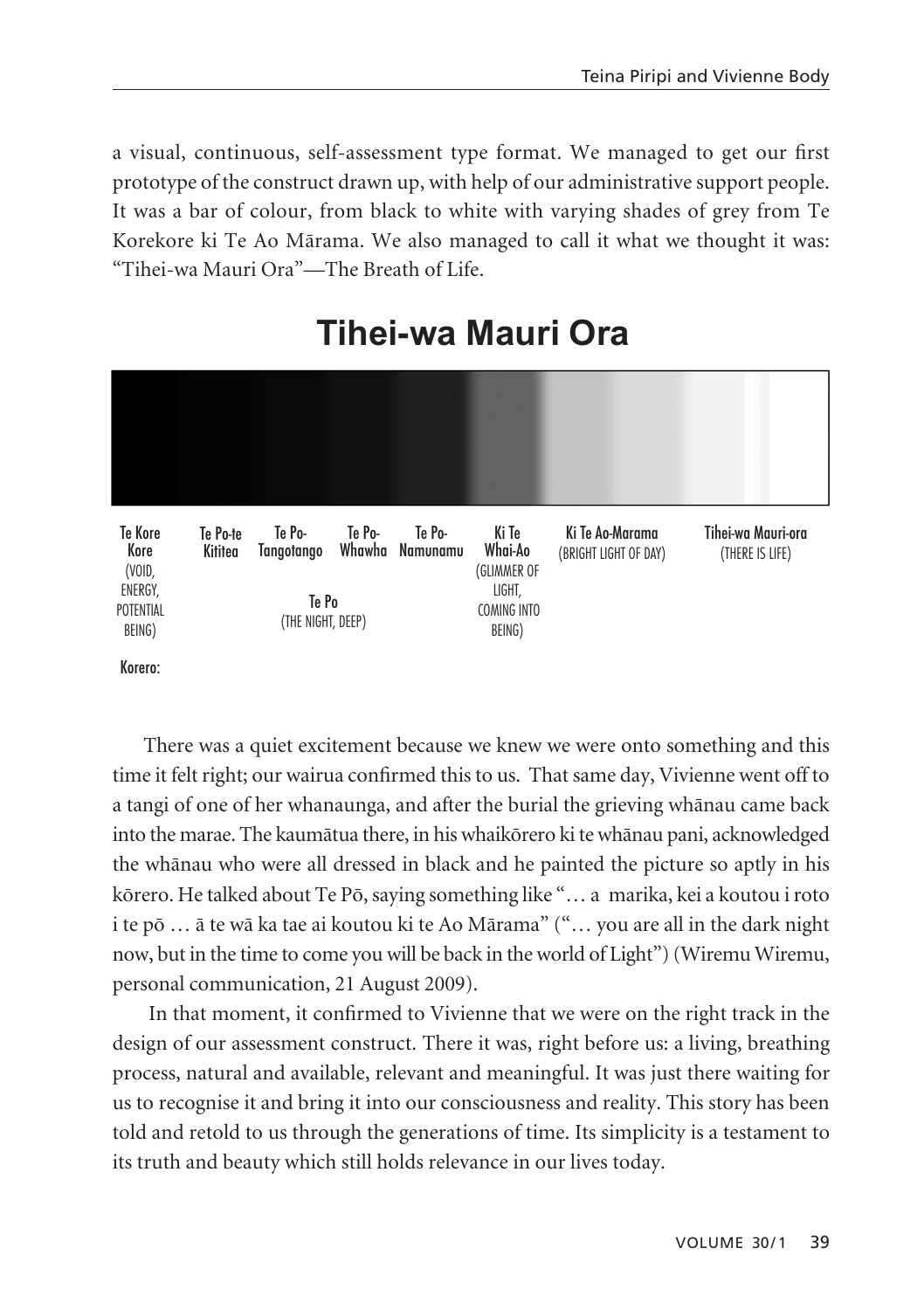### **Te Whei-Ao ki Te Ao Märama**

*The Wheiao is the state between the world of darkness and the world of light, but it is much closer to the unfolding of the world of light.* (Barlow, 1996, p. 184)

Te Whei-Ao is a turning point, just as the unborn child turns and engages into the birthing canal. This is what midwives refer to as "transition," where the baby and the "whare tangata mahi tahi kia puta i te kopu." Barlow (1996) refers to Te Whei-Ao as the entire birth process, from the time labour pains start until the baby is born (p. 184). Other descriptions of Te Whei-Ao are heard, such as "tihei mauri ora ki te wheiao, ki te ao märama" (ibid., p. 184). Te Whei-Ao is a transitional, pivotal, crucial point or moment in time—for example, the koru right before it's ready to unfold, the flower opening in the morning light of day, the emergent blossom from whence the beauty unfolds—kia puawai.

In a practice scenario, persons with suicidal ideation, in that moment of Te Whei-Ao, recognise a glimmer of hope that holds them in the land of the living. It is in this instant that suicidal people locate themselves visually with the construct and also within the entirety of creation. They locate themselves and find their place for this particular point in time of their lives. Perhaps for the first time, they are able to assess themselves on a continuum of life, and to locate themselves in a culturally appropriate, creative order that allows and validates their experience of grief, confusion, and pöuritanga. At the same time, they know that this is a right and appropriate place for them at this particular time in their life. There is also the sense that this state, although valid, is part of a natural order that will change and move towards light as the healing journey progresses. It gives them a "right of being" in the entire whole of creation; they also begin to see that they are part of a larger dynamic force allowing for self-acceptance, safety, order, and validation.

The Tihei-wa Mauri Ora construct shows a life continuum where periods of light and darkness are normalised as proper and valid, given this space and time in their lives. The construct locates the person in an innate way within Te Tuakiri o te Tangata (Te Ataarangi Educational Trust, 2000). Io has already implanted this knowledge and wairua within us, and when we see it, there is recognition from within; an innate resonance and memory ignited. The connection to ourselves and our collective understandings grounds us in the whole cosmic order of life. The concept of Te Wä and continuous life forces becomes apparent in the construct and for the people involved.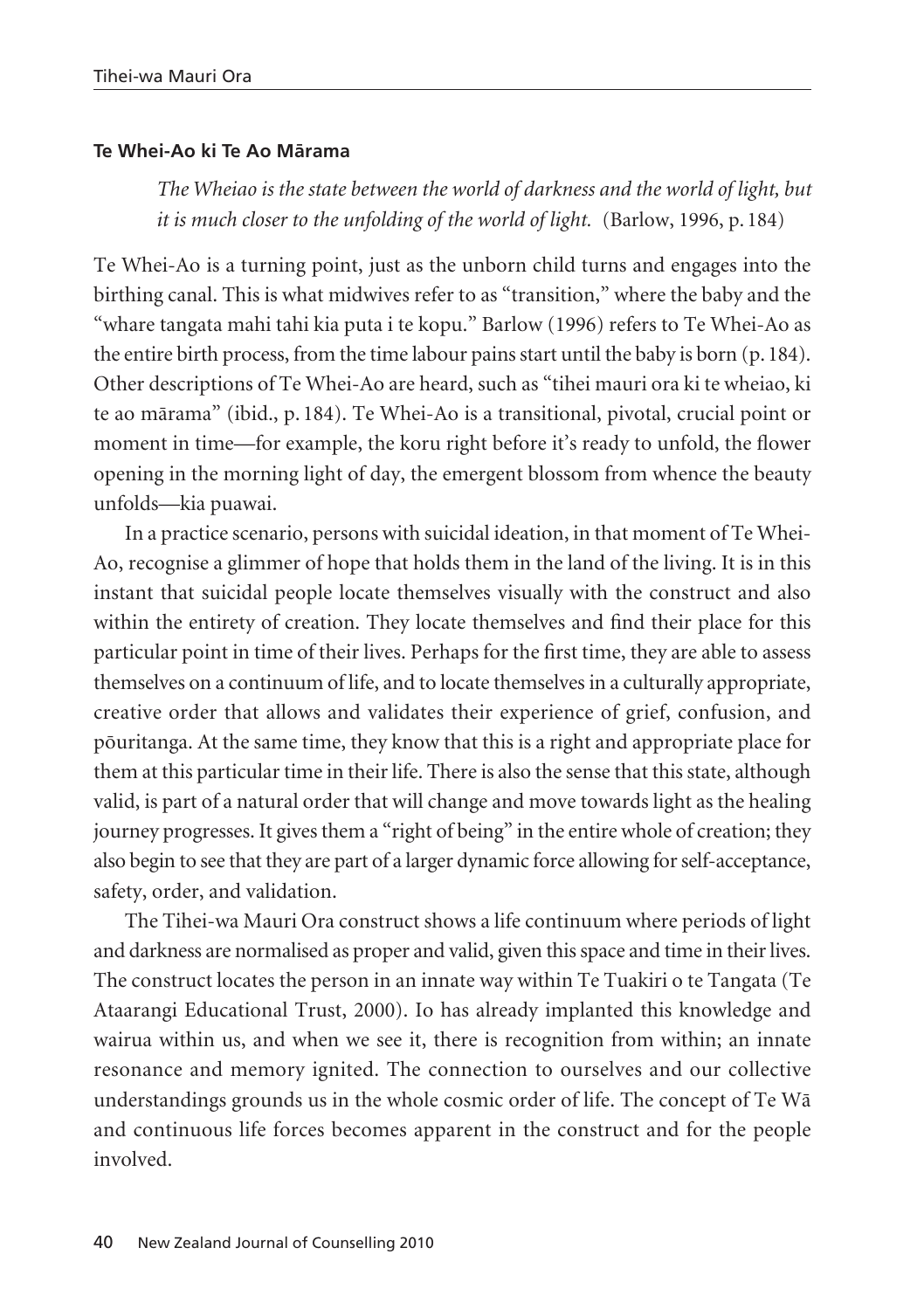### **Te Ao Märama: The realm of being**

*Te Ao Märama is the realm of being.… Through the great path of Tane linking these three realms there is a two way traffic: the spirits of the departed descending to Hawaiki and that which is in the process of becoming ascending to the world of being.* (Marsden, as cited in Royal, 2003, p. 21)

Once we had our initial confirmation from the kaumätua Wiremu Wiremu at Rahiri Marae that we were indeed on the right track from the Te Pö körero, we decided to take our prototype to see how it would be received by some of the youth we were working with. We took our band of colour from black to white and all the shades between representing Te Korekore, Te Pö, and Te Whei-Ao ki Te Ao Märama to a 14-year-old Mäori girl who was in counselling. As she looked at the resource (or drawing), I asked her to tell me where she was when we first met and where she was now. Immediately she pointed to Te Pö and said, "That's where I was," and then to Te Whei-Ao and said, "That's where I am now" ("Tui," personal communication, 19 August 2008). I was stoked;2 I couldn't believe what I was hearing and seeing. I kept asking her if she wanted me to explain it, and if she understood it. She confirmed that she indeed understood it, and let me know in no uncertain terms that she didn't need any further explanation. She kept looking at me as if to say, "What's wrong with you, Teina, don't you get it?"

The other launch into Te Ao Märama was when I took the resource to a supervision group connected to an Amokura training programme on abuse, neglect, and violence. There I presented our learnings, our work in developing the construct and the situation it grew from. I showed the group how we were using the construct in our counselling work as a resource for risk assessment. The group response was overwhelming and they were excited about the prospect of using the tool within their various roles of work with whänau. Some members of the group saw applications for its use in supervision—for example, the situation in which a supervisee might indicate a position on any particular issue, and identify the changes that were required, in order to arrive at the desired place in regard to that issue. Others in the group saw applications for the construct in terms of goal-setting and reviews. It was then that we realised the wider applications possible for this construct. Meanwhile, people wanted us to produce a resource from the construct that they could use right away.

Since this time, we have been using the construct in our work and trialling our findings. Around the same time, we decided to write our story to share with others this first stage in the development of Tihei-wa Mauri Ora.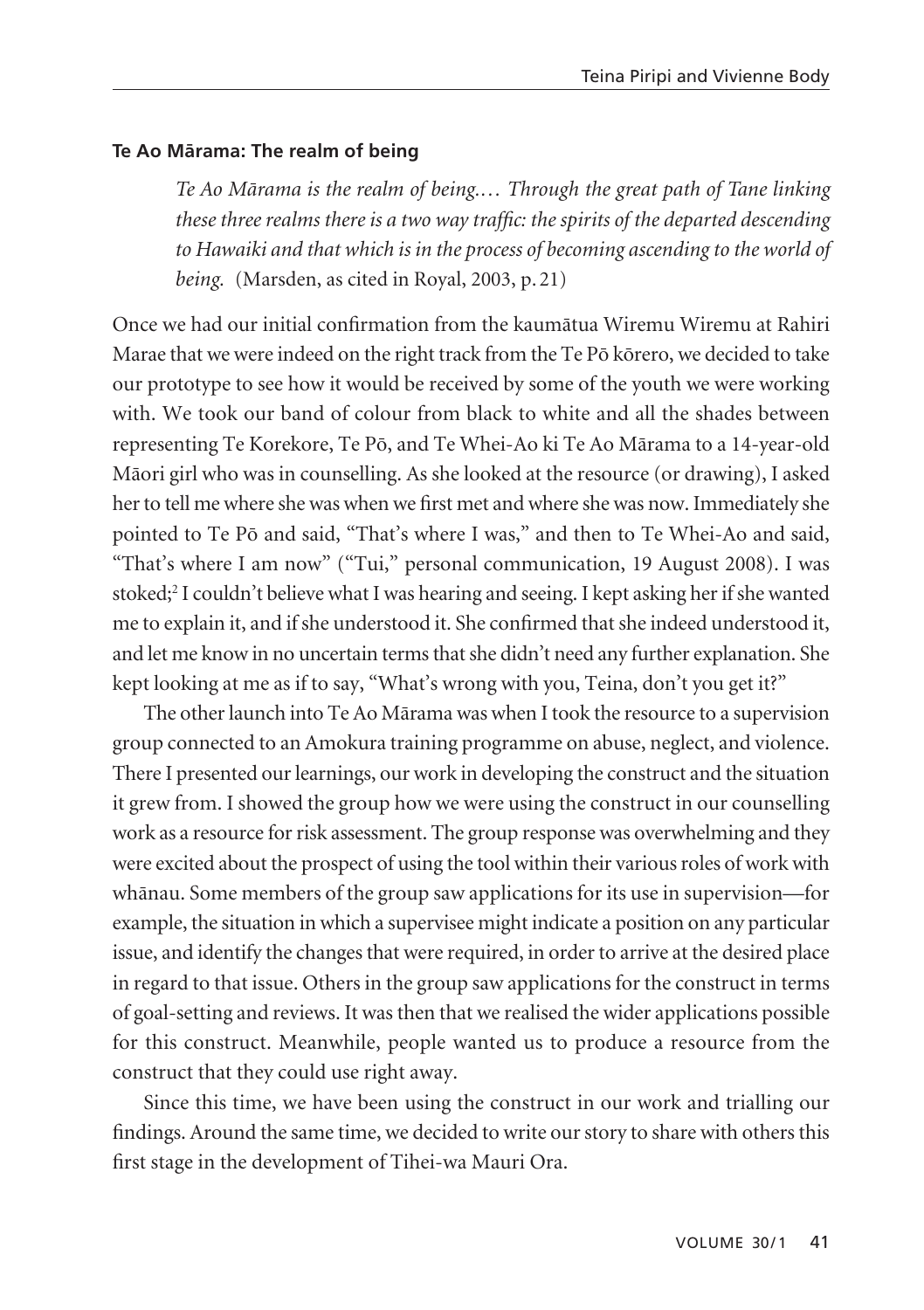### **Körero whakamutunga**

In many ways this körero is the birthing story of an idea to use our own cultural knowl edge as a means of assessment, a framework to gauge a particular place or stage, Te Wä, in the whole of one's life story. There is a growth and emergence through the darkness and towards light as the idea grows to take form in our hearts and minds. This very process is not uncommon. In fact, Durie (1997) records the nineteenth-century writer Richard Taylor's "metaphoric reference to 'the epoch of thought' as originating in the period of Te Kore, the void, and gradually evolving to full awareness" (p. 144). Our children sing of the growth of thought in the following waiata (Te Puäwai o Te Ataarangi ki Kirikiriroa, 2003):

| Nā te kukune te pupuke  | From the conception the increase     |
|-------------------------|--------------------------------------|
| Nā te pukuke te hihiri  | From the increase the thought        |
| Nā te hihiri te mahara  | From the thought the remembrance     |
| Nā te mahara te manako  | From the remembrance the desire      |
| Nā te manako te wananga | From the desire the knowledge        |
| Nā te wananga te mātau  | From the knowledge the understanding |
| Hui e!                  | Gathering the forces                 |
| Taiki e!                | Raising and confirming the forces    |

Then there are others such as Buck (1949, p.435), who saw thought as developing along natural growth paths corresponding with plant life, as found in the following:

| $\ldots$ Te P $\bar{u}$ | Root, cause    |
|-------------------------|----------------|
| Te Weu                  | Rootlets       |
| Te More                 | <b>Taproot</b> |
| Te Aka                  | Vine           |
| Te Tipuranga            | Growth         |

Thus it is hardly a unique idea to take a familiar metaphor of growth and emergence and relate it to a particular thought/whakäro, and then to apply it in our lives. The beauty of the idea is in its simplicity—looking toward something considered to be old and antiquated, and bringing it into our everyday reality, and whakamana te körero ö ngä tüpuna. We wish to be really clear that this story of creation from Te Korekore ki Te Ao Märama is not exclusively ours; we merely looked to ngä körero ö nehera and found the treasures there in ngä taonga tuku iho. Our idea was not the cosmic körero of creation from Te Korekore, ki Te Pö, ki Te Ao Märama as handed down through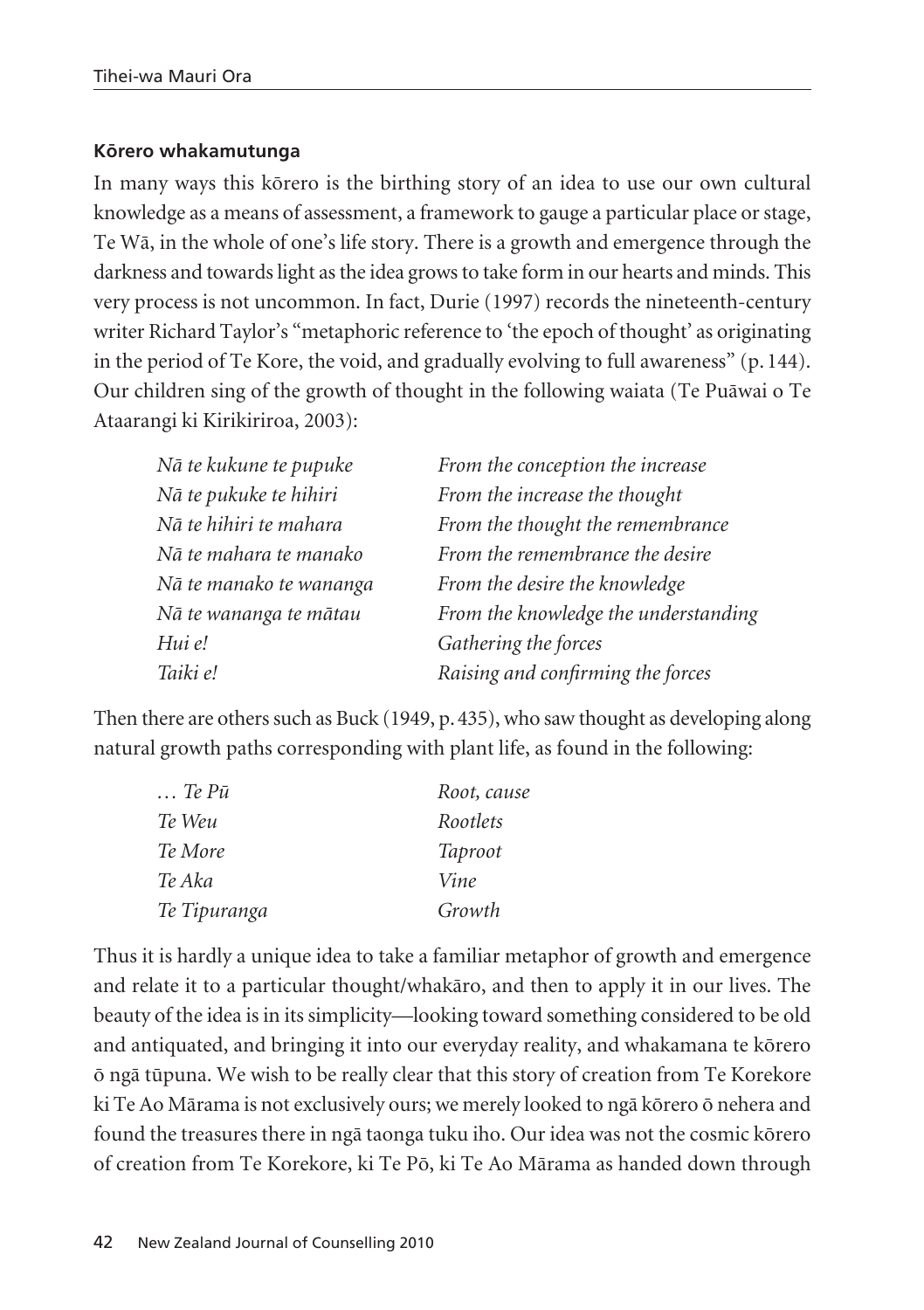# **TIHEI-WA MAURI ORA**





the generations of time. Our idea was to look within our own cultural paradigms to find an assessment tool that resonated with relevance, connection, and meaning for us and the people we work with.

In our initial trials with whänau, we found that our taitamariki instantly located themselves within the construct with little to no explanation required. There was an immediate connection. We recognise, however, that much work is yet to be done in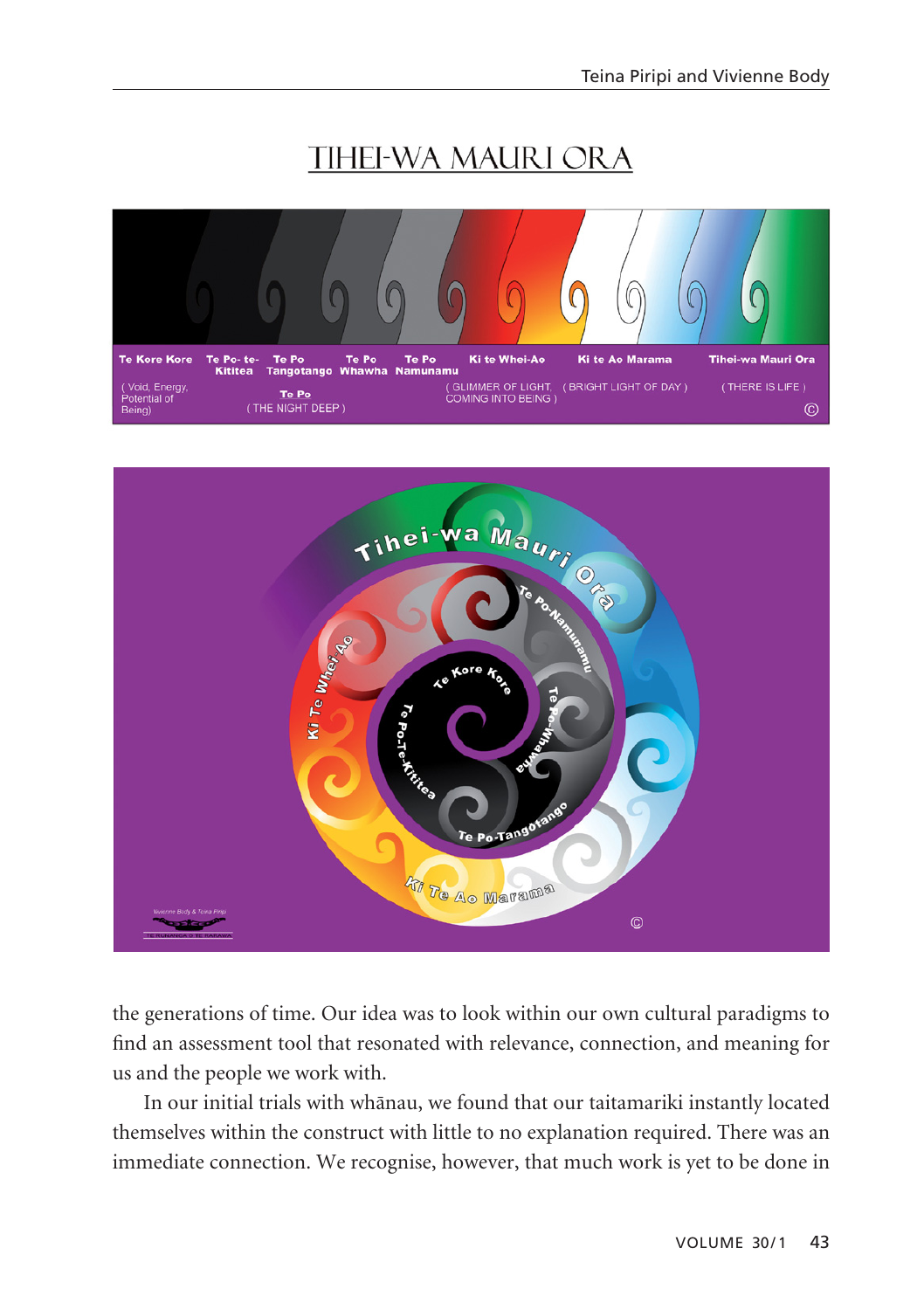the development and trialling of applications of this tool for both Mäori and potentially for non-Mäori as well across the lifespan. In some instances there will be a need for further enhancement in people's understanding of the construct. That is where the culturally resourced practitioner delves into the kete körero to breathe life into the construct—to paint in the picture, and bring to life the most appropriate metaphoric körero of creation, recalling the movement from the dark to light, or human conception through to birth and growth, as plant life also develops. All of these are different analogies for continuous life forces moving towards the emergence of light and life—*Tihei-wa Mauri Ora!*

## **Glossary**

| Aroha                        | Love, compassion, and understanding |
|------------------------------|-------------------------------------|
| Atua                         | Demi-gods                           |
| Dynamics of Whanaungatanga   | Family interrelationships           |
| Iο                           | Creator                             |
| Io Matua Kore                | Creator, the parentless             |
| Kaupapa Māori                | Pertaining to Māori culture         |
| Kete                         | Woven flax basket                   |
| Kia puawai                   | Coming forth into full bloom        |
| Kōrero                       | Talk                                |
| Kõrero whakamutunga          | Conclusion                          |
| Koru                         | Seed or frond                       |
| Mahi tahi kia puta i te kopu | Birthing process                    |
| Mana                         | Dignity, value, worth, power        |
| Mauri                        | Life force                          |
| Muriwhenua                   | Five northernmost tribes            |
| Ngā                          | Some, plural                        |
| Nehera                       | Yesteryears                         |
| Pao                          | Traditional Māori chant             |
| Pono                         | Truth                               |
| Pōuritanga                   | Sadness                             |
| Puawai                       | <b>Blossoms</b>                     |
| Pumanawa                     | Sensory, cellular memory            |
| Putiputi                     | Flower                              |
| Taitamariki                  | Youth                               |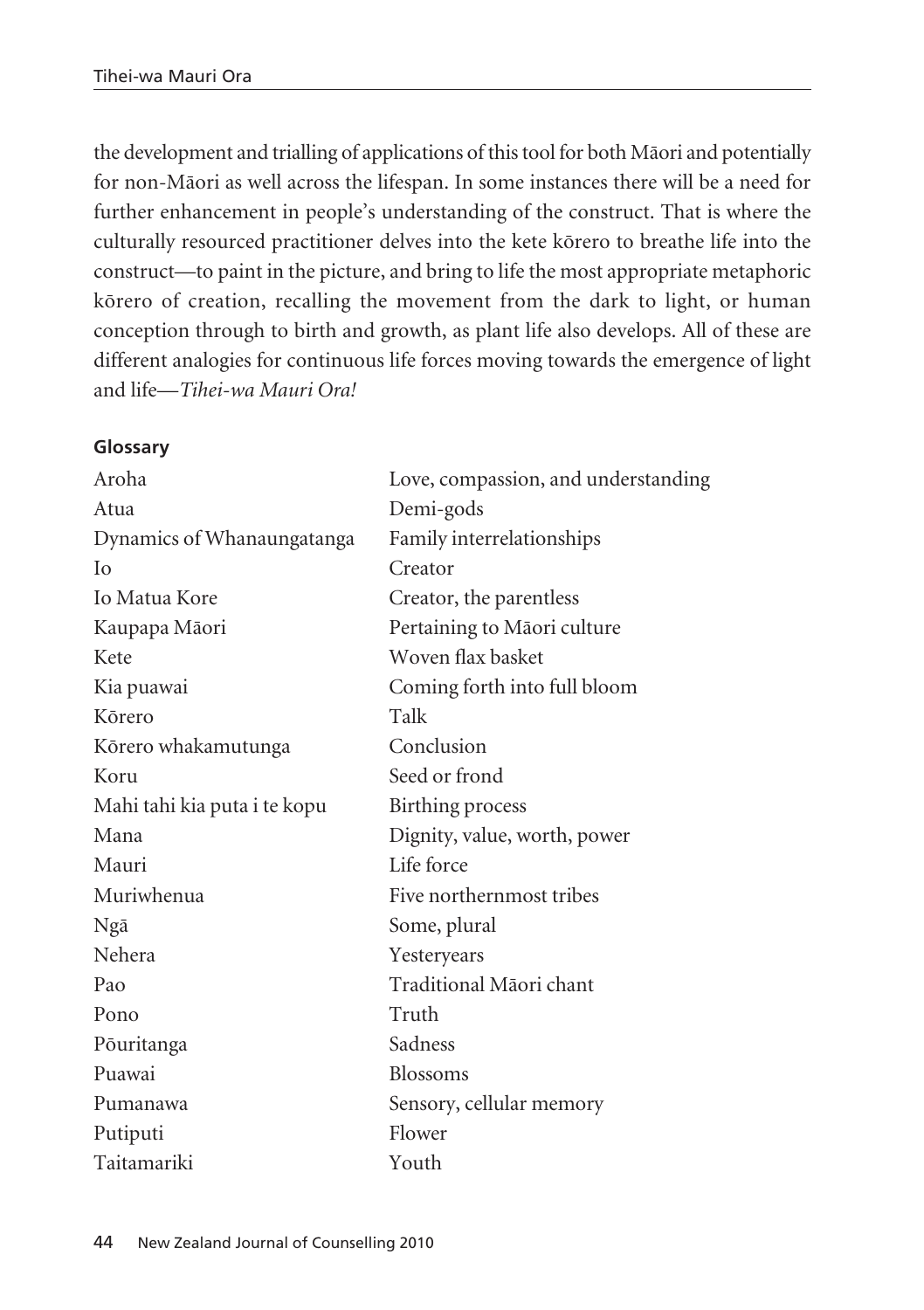| Tangata                | People                                              |
|------------------------|-----------------------------------------------------|
| Taonga tuku iho        | Ancestral treasures handed down                     |
| Tapu                   | Sacred, divine; may also be restrictions associated |
|                        | with                                                |
| Te Ao Mārama           | Into the light of the world                         |
| Te Kore                | Nothingness                                         |
| Te Korekore            | A duality of nothingness and potential of all       |
|                        | things                                              |
| Te kõrero o ngā tūpuna | The treasured stories of our ancestors              |
| Te Pō                  | Night                                               |
| Te Tai Tokerau         | Northern region                                     |
| Te Wā                  | Seasons of time                                     |
| Te Whei-Ao             | Realm between Te Pō (world of darkness) and         |
|                        | Te Ao Mārama (world of light)                       |
| Tihei-wa Mauri Ora!    | The breath of life                                  |
| Tika                   | Correct and proper according to Māori culture       |
| Tikanga                | Māori cultural lore governing norms and             |
|                        | practice. Handed down thru passages of time.        |
|                        | Māori cultural traditions and protocols             |
| Tupuna                 | Older person                                        |
| Waiata                 | Songs                                               |
| Wairua                 | Spiritual being, spiritual nature                   |
| Whakamana              | Strengthen                                          |
| Whakapapa              | Genealogy                                           |
| Whakatauki             | Traditional Māori proverb                           |
| Whānau                 | Family                                              |
| Whangaungatanga        | Family interrelationships                           |
| Whare tangata          | "House of people," reference to a woman's womb      |

#### Notes

1 The 2006 census revealed that approximately 73% of the population identify as being of European/Other descent, 13% as Mäori, 8% as Asian, and 6% as Pacific Island (www.stats.govt.nz). In terms of suicide rates relative to ethnicity, Mäori had the highest rate of suicide (17.9 per 100,000 in the 2003–2005 period, compared with the non-Mäori